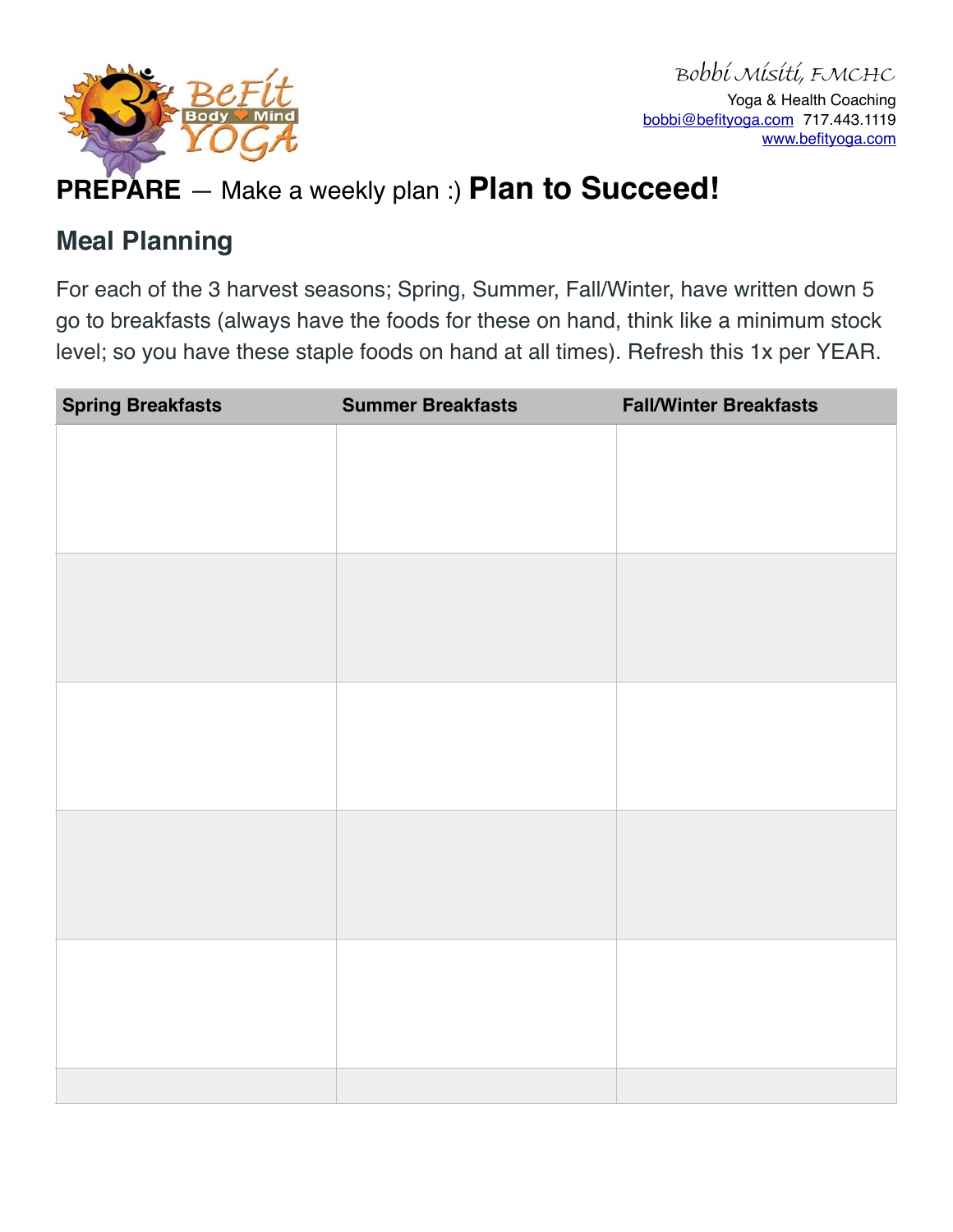

For each season make a grocery list of breakfast foods to have on hand at all times. These are known as your Staple Items. Restock when they are low before they are completely out. The idea is to have these foods on hand so you can make 5 different breakfasts on the fly any day.

### **Grocery List:**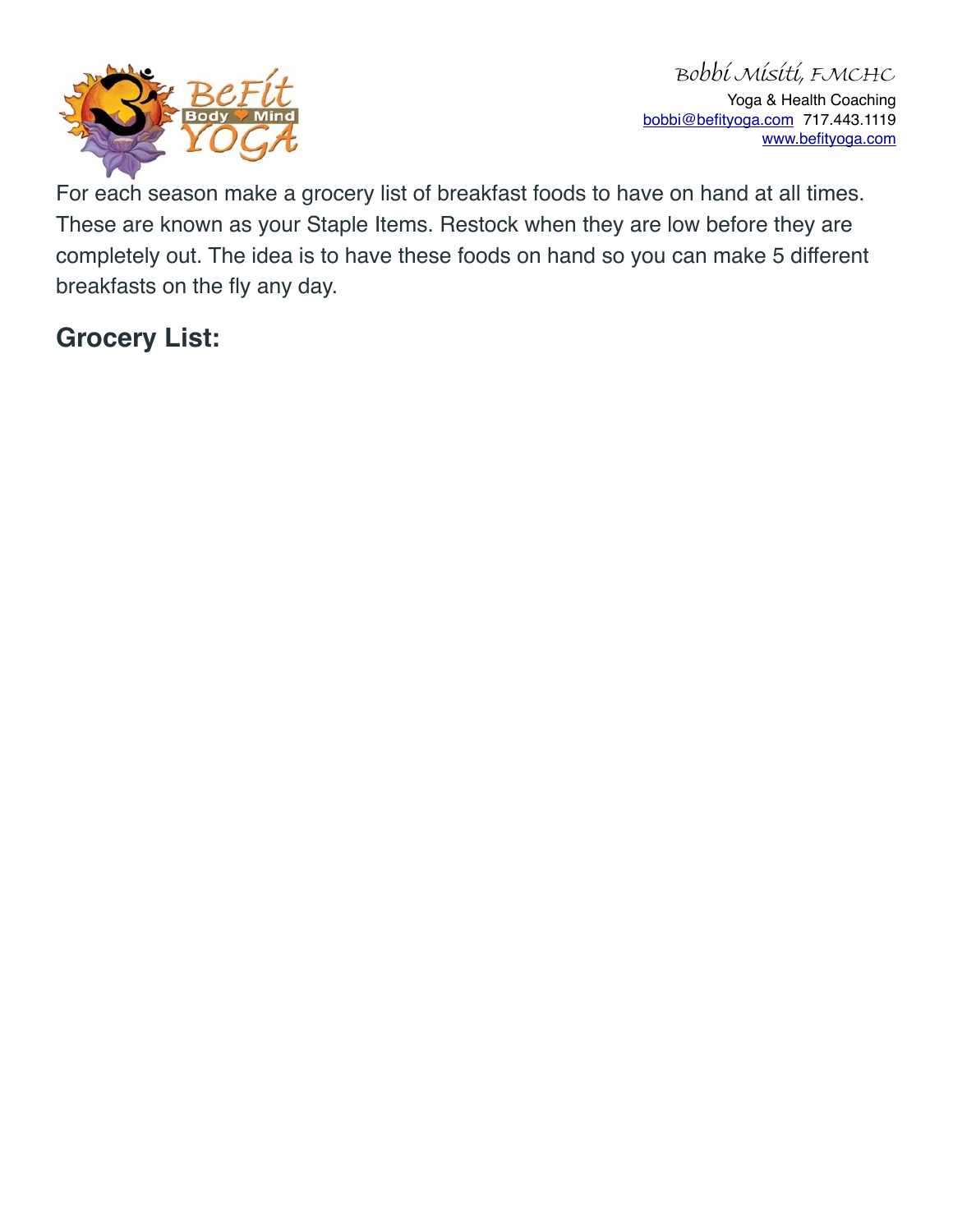

For each of the 3 harvest seasons; Spring, Summer, Fall/Winter, have written down 5 go to Lunches. Refresh this 1x per YEAR.

| <b>Spring Lunches</b> | <b>Summer Lunches</b> | <b>Fall/Winter Lunches</b> |
|-----------------------|-----------------------|----------------------------|
|                       |                       |                            |
|                       |                       |                            |
|                       |                       |                            |
|                       |                       |                            |
|                       |                       |                            |
|                       |                       |                            |
|                       |                       |                            |
|                       |                       |                            |
|                       |                       |                            |
|                       |                       |                            |
|                       |                       |                            |
|                       |                       |                            |
|                       |                       |                            |
|                       |                       |                            |
|                       |                       |                            |
|                       |                       |                            |
|                       |                       |                            |
|                       |                       |                            |
|                       |                       |                            |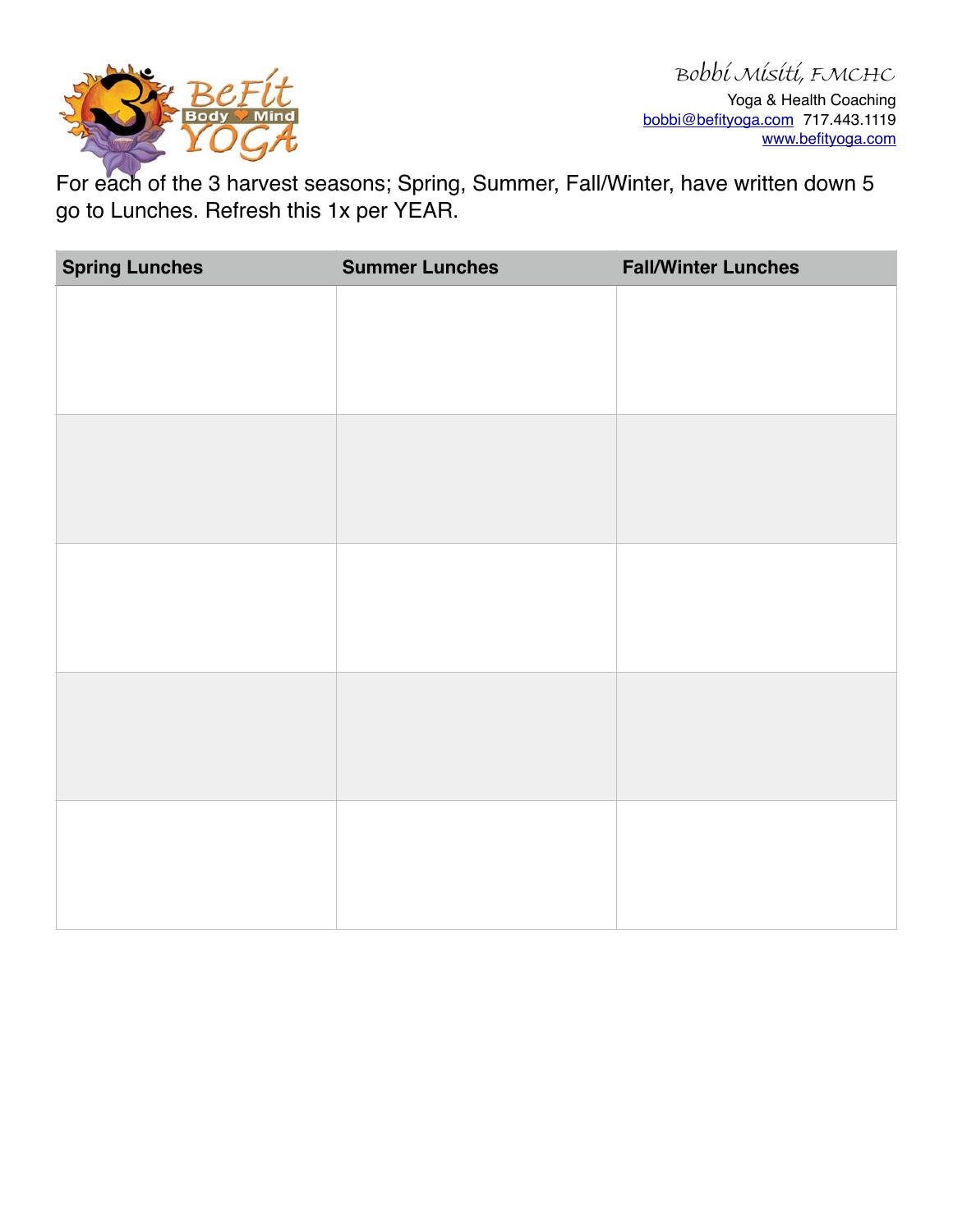

For each season make a grocery list of Lunch foods to have on hand at all times. These are known as your Staple Items. Restock when they are low before they are completely out.

The idea is to have these foods on hand so you can make 5 different healthy lunches on the fly any day.

#### **Grocery List:**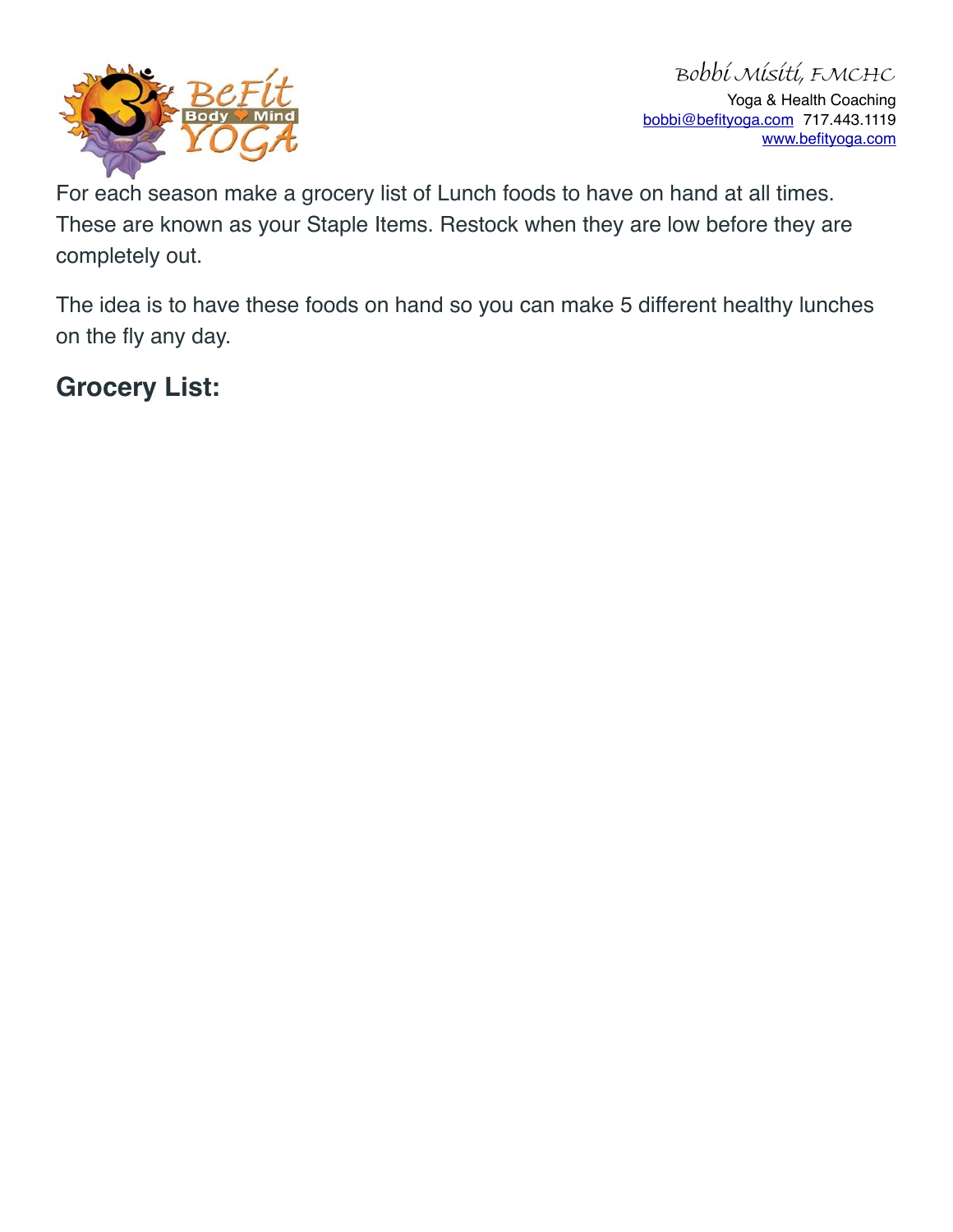

## **Weekly Dinner Planning**

Each week plan out 5 dinners, make your grocery list, then shop. Try to choose different menus each week for variety in nutrients. Set a day each week you do this, make a little routine of it.

Day to Plan Meals and Shop : \_\_\_\_\_\_\_\_\_\_\_\_\_\_\_\_\_\_\_\_\_\_\_\_\_\_\_\_\_\_\_\_

Dinners:

1.

2.

3.

4.

5.